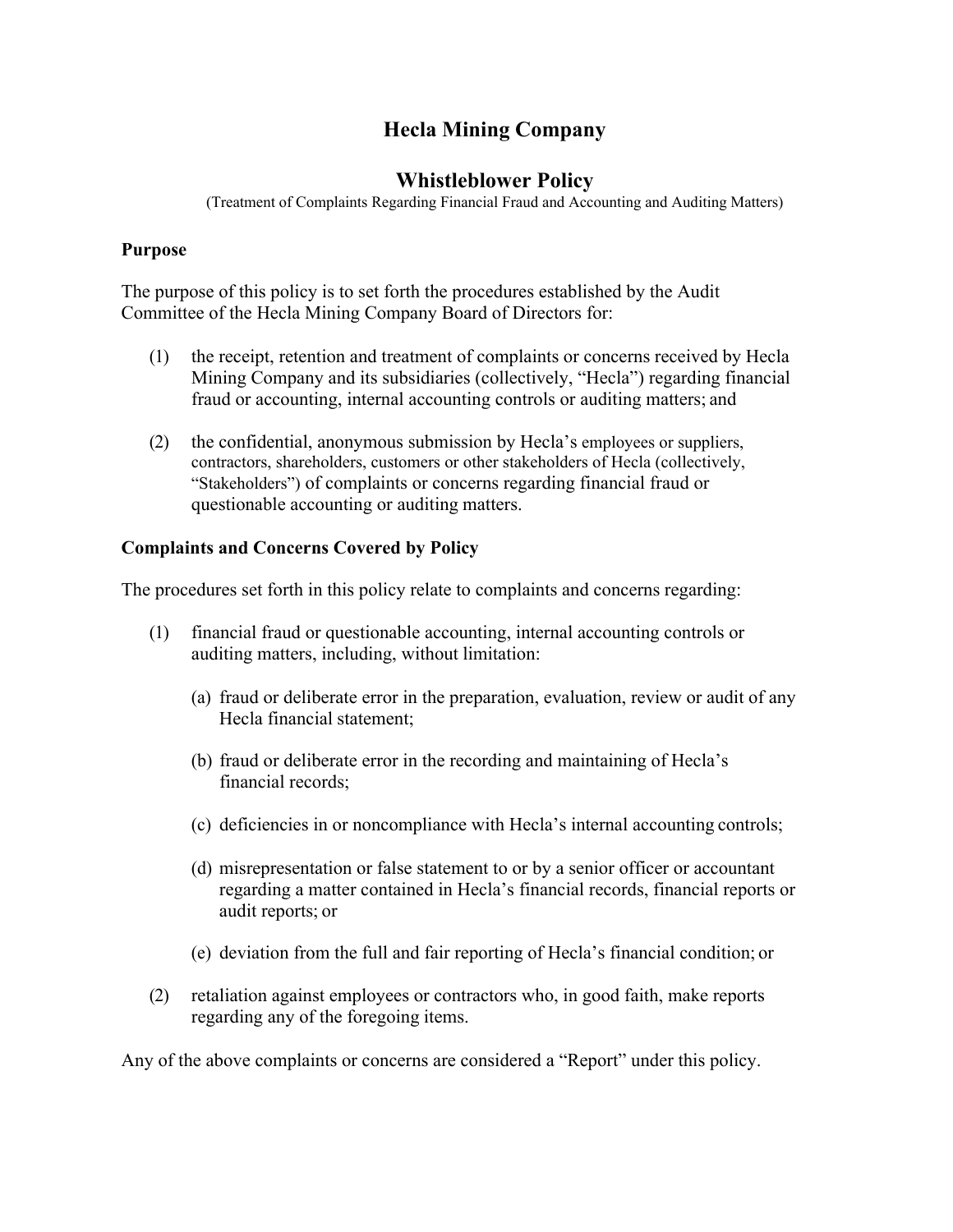## **Responsibilities with Respect to Specified Reports**

The Audit Committee is responsible for overseeing the receipt, retention and investigation of and response to all Reports, including if made by Stakeholders. Hecla's General Counsel is responsible for administering these procedures on behalf of Hecla.

The General Counsel will promptly forward to the Audit Committee any Report involving a Hecla senior officer or having a potential aggregate value exceeding \$10,000. In determining whether the Audit Committee or the General Counsel should be responsible for investigating such Report, the Audit Committee will consider all relevant facts and circumstances, including the identity of the alleged wrongdoer, the gravity of the alleged wrongdoing and the likelihood of a material adverse effect on Hecla's reputation or financial statements.

The General Counsel (or his or her respective designee) will investigate all other Reports. At the next scheduled Audit Committee meeting, the General Counsel will present a summary of all other Reports received. The General Counsel will provide such additional information regarding any Report as may be requested by the Audit Committee.

#### **Treatment of Reports**

In connection with the investigation of a Report, the Audit Committee and the General Counsel may consult with, and obtain the assistance of, any member of Hecla management who is not the subject of the Report. Additionally, independent legal, accounting or other advisors may be retained as necessary or appropriate.

Upon completion of the investigation of a Report, the General Counsel (or his or her respective designee) will update the Audit Committee of the outcome and prompt and appropriate corrective action shall be taken if the Report is substantiated.

Hecla may, in its reasonable discretion, determine not to commence an investigation if a Report contains only unspecified or broad allegations of wrongdoing without appropriate information support.

#### **Follow-Up to Reports**

The Audit Committee or General Counsel will update, to the extent appropriate and practicable, each person who files a Report to inform him or her of the status of the investigation.

#### **Retaliation Prohibited**

Consistent with Hecla's policies, neither Hecla, the Audit Committee nor any director, officer or employee of Hecla will retaliate, directly or indirectly, against any Hecla employee or Stakeholder who makes a Report in good faith or otherwise assists Hecla or any other person or group investigating a Report, including any governmental, regulatory or law enforcement body.

Neither Hecla, the Audit Committee nor any director, officer or employee of Hecla will (i) reveal the identity of any person who makes a Report and asks that his or her identity remain